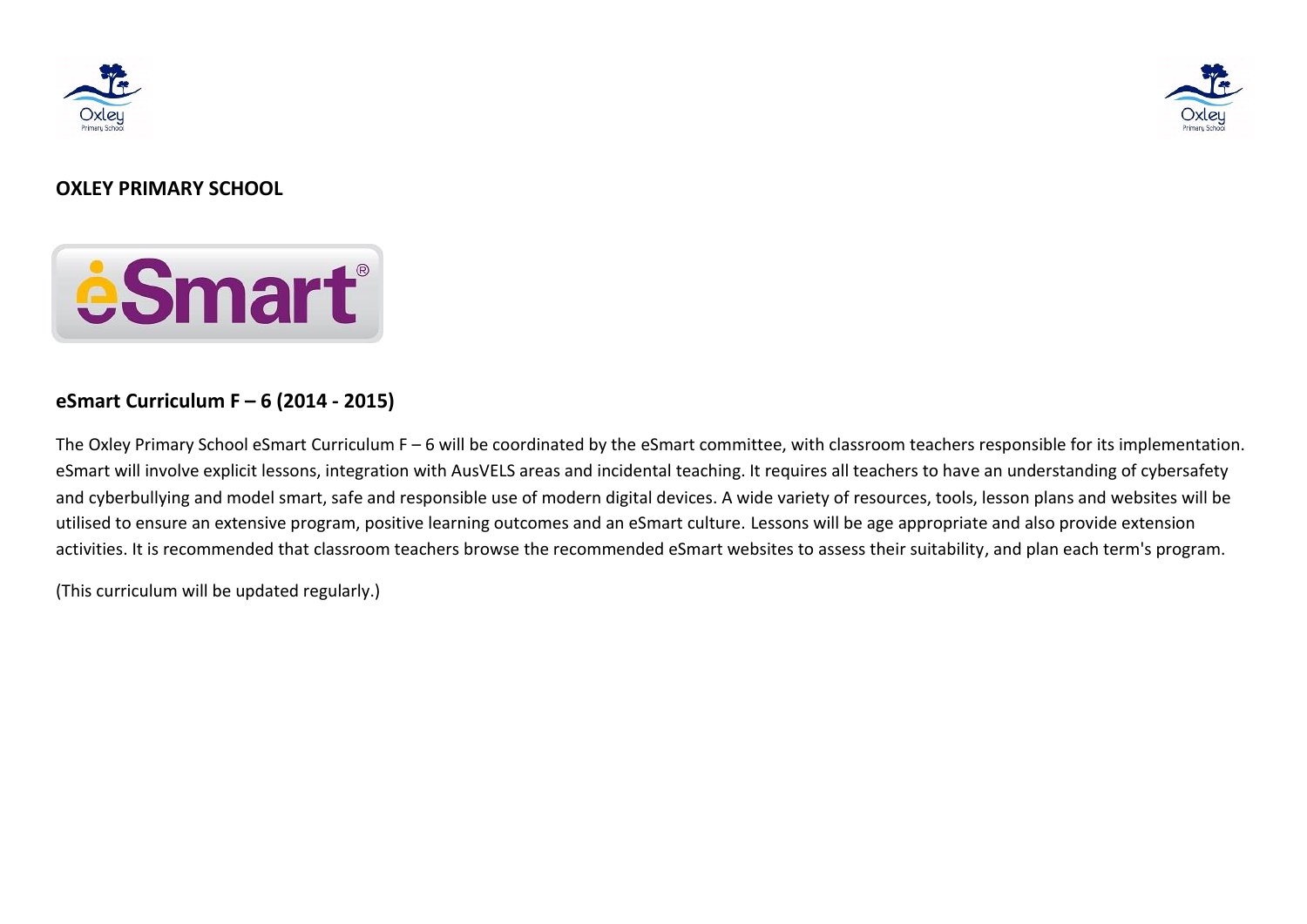



| LOWER $(F - 2)$<br><b>Cybersmart Resources</b><br><b>Zippep's Astro Circus</b><br>www.kidshelp.com.au<br>- Primary Lesson Plans (Lower)<br>- Early Years program that needs<br>A safe place for students to play games, learn and get help.<br>1. What is Real?<br>some parental involvement and<br>2. Sharing Personal Information<br>guidance.<br>https://www.esafety.gov.au/<br>Information, support, facts, games, links, resources, lesson<br>https://www.esafety.gov.au/education-<br>https://esafety.gov.au/education-<br>plans, videos, help. Website has sections for young kids,<br>resources/classroom-resources/hectors-world<br>resources/classroom-resources/zippeps-astro-<br>kids, teens, schools, parents.<br>Hector's World (videos), Jigsaw Puzzles, Sing Along,<br>circus<br>Colour in Storybooks, THINK.<br>www.bullyingnoway.gov.au/<br>Anti-bullying website which provides information and<br>www.kidshelp.com.au/kids/<br>cyber(smart:)<br>resources to help school leaders and teachers create and<br>Get Help, Fun Stuff, Information.<br>sustain safe and supportive school communities. The                                                                                                                                                                                                                                                                                                                                          |
|-------------------------------------------------------------------------------------------------------------------------------------------------------------------------------------------------------------------------------------------------------------------------------------------------------------------------------------------------------------------------------------------------------------------------------------------------------------------------------------------------------------------------------------------------------------------------------------------------------------------------------------------------------------------------------------------------------------------------------------------------------------------------------------------------------------------------------------------------------------------------------------------------------------------------------------------------------------------------------------------------------------------------------------------------------------------------------------------------------------------------------------------------------------------------------------------------------------------------------------------------------------------------------------------------------------------------------------------------------------------------------------------------------------------------------------------------------------------|
| National Safe Schools Framework provides schools with a<br>www.childnet.com/young-people/primary<br>set of guiding principles and strategies.<br>Digiducks Big Decision, Smartie the Penguin.<br>Hector's World - Lesson Plans<br>http://www.betterbuddies.org.au<br>https://www.esafety.gov.au/education-<br>Better Buddies is an initiative of The Alannah and Madeline<br><b>Childnet</b><br>International<br>resources/classroom-resources/hectors-world<br>Foundation designed to create friendly and caring school<br>1. Your Personal Information online<br>communities where bullying is reduced. Registration,<br>Episode 1- "Details, Details, Details"<br>information and games for lower grades.<br>Episode 2- "Welcome to the Carnival"<br>Episode 3- "It's a Serious Game"<br>www.commonsensemedia.org/educators<br>Episode 4- "The Info Gang"<br>Being safe, respectful and responsible online. Information,<br>Episode 5- "Heroes"<br>lessons and assessment units. Use the Scope and Sequence<br>2. Cyberbullying-you're not alone<br>tool to find lessons for your classroom. These cross-<br><b>Computer Security</b><br>3.<br>curricular units address digital literacy and citizenship<br>topics in an age-appropriate way.<br>www.commonsensemedia.org/educators/curriculum<br>Common Sense Media<br>www.voutube.com<br>Scope<br>and<br>Search Internet Safety or Cybersafety for suitable short<br>Sequence<br>Grades $K - 2$ ,<br>videos. |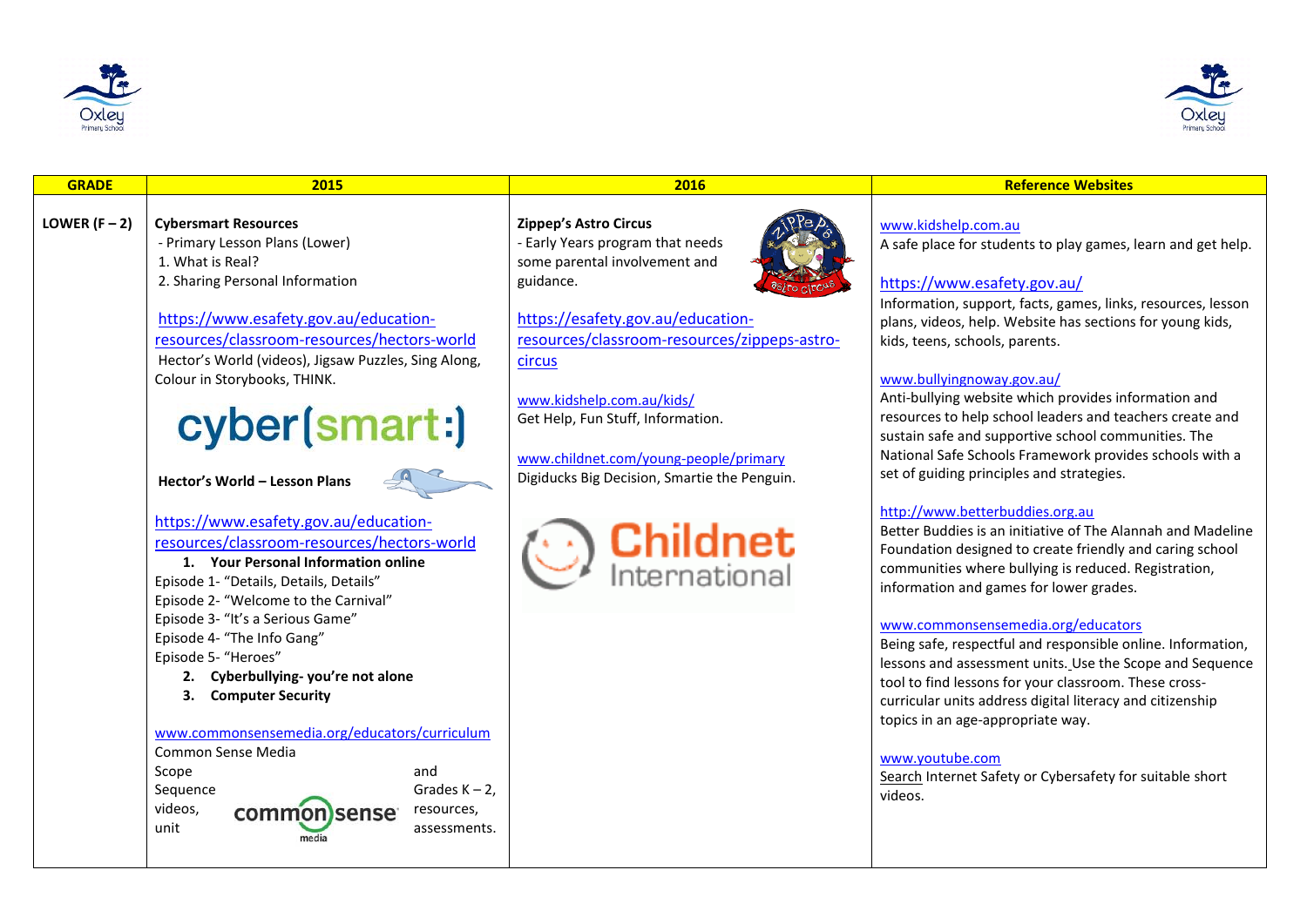



| <b>GRADE</b>   | 2015                                                                                                                                                                                                                                                   | 2016                                                                                                                                                                                                                                                                                    | <b>Reference Websites</b>                                                                                                                                                                                                                                                                                                                                                                                                                                                  |
|----------------|--------------------------------------------------------------------------------------------------------------------------------------------------------------------------------------------------------------------------------------------------------|-----------------------------------------------------------------------------------------------------------------------------------------------------------------------------------------------------------------------------------------------------------------------------------------|----------------------------------------------------------------------------------------------------------------------------------------------------------------------------------------------------------------------------------------------------------------------------------------------------------------------------------------------------------------------------------------------------------------------------------------------------------------------------|
| MIDDLE $(3-4)$ | https://www.esafety.gov.au/education-<br>resources/classroom-resources                                                                                                                                                                                 | 9 Budd:e Modules                                                                                                                                                                                                                                                                        | www.kidshelp.com.au<br>A safe place for students to play games, learn and get help.<br>https://www.esafety.gov.au/<br>Information, support, facts, games, links, resources, lesson                                                                                                                                                                                                                                                                                         |
|                | www.commonsensemedia.org/educators/curriculum<br>Common Sense Media<br>Scope and Sequence Grades $3 - 5$ , videos, resources, unit<br>assessments.<br>www.netsmartzkids.org                                                                            | https://esafety.gov.au/education-<br>resources/classroom-resources/budde<br>www.kidshelp.com.au/kids/<br>Get Help, Fun Stuff, Information.<br>www.kidsmart.org.uk/                                                                                                                      | plans, videos, help. Website has sections for young kids,<br>kids, teens, schools, parents.<br>www.youtube.com/user/ACMAcybersmart<br>Short videos suitable for a range of age levels.<br>Recommended that teachers preview.<br>www.staysmartonline.gov.au/<br>Kids and Teens - Links to Budd:e (Primary) and other<br>resources. School - Budd:e introductory video, FAQ, order                                                                                           |
|                | Club UYN, Videos, Games, eBooks about being safe online.<br>www.skooville.com<br>Subscription for Grade $3 - 4$ students<br>(To be funded by eSmart grant). Chat,<br>share, create, play games, join projects,<br>skooville<br>submit reviews, awards, | SMART rules, I Work With<br>Kid Smart<br>Kids.<br>www.skooville.com<br>Subscription for Grade $3 - 4$ students. Chat, share,<br>create, play games, join projects, submit reviews,<br>awards,                                                                                           | form, kids online, teaching resources, lesson plans,<br>glossary.<br>www.kidsmart.org.uk/<br>Learn more about the Internet and being safe. Rules,<br>information, resources for working with kids.<br>www.childnet.com<br>Making the Internet a great and safe place for children.<br>Information, advice, SMART rules, links, videos, shop.                                                                                                                               |
|                | http://pbskids.org/webonauts<br>Interactive Game that empowers kids to make responsible<br>and respectful decisions in their online interactions.<br>Teaching the key issues of web safety and digital citizenship.                                    | http://pbskids.org/old license/index.html<br>Get your PBS Kids Web Licence.<br><b>GET YOUR</b><br><b><i>NEB LICENSE</i></b><br>www.childnet.com/young-people/primary<br>SMART rules, KidSmart website, The adventures of<br>Kara, Winston and the Smart Crew (video)<br><b>Childnet</b> | www.thinkuknow.org.au/site/<br>Registration, tools and resources, online seminars, fact<br>sheets, videos, promotional materials, Kids' Corner (5 - 7, 8<br>$-10$ , 11 $-17$ years)<br>www.bullyingnoway.gov.au/<br>Anti-bullying website which provides information and<br>resources to create and sustain safe and supportive school<br>communities. The NSSF provides schools with a set of<br>guiding principles and strategies.<br>www.commonsensemedia.org/educators |
|                |                                                                                                                                                                                                                                                        | nternational                                                                                                                                                                                                                                                                            | Information, lessons and assessment units. Use the Scope<br>and Sequence tool to find lessons for your classroom.<br>These units address digital literacy and citizenship topics in<br>an age-appropriate way.<br>www.youtube.com<br>Search Internet Safety or Cybersafety for suitable short<br>videos.                                                                                                                                                                   |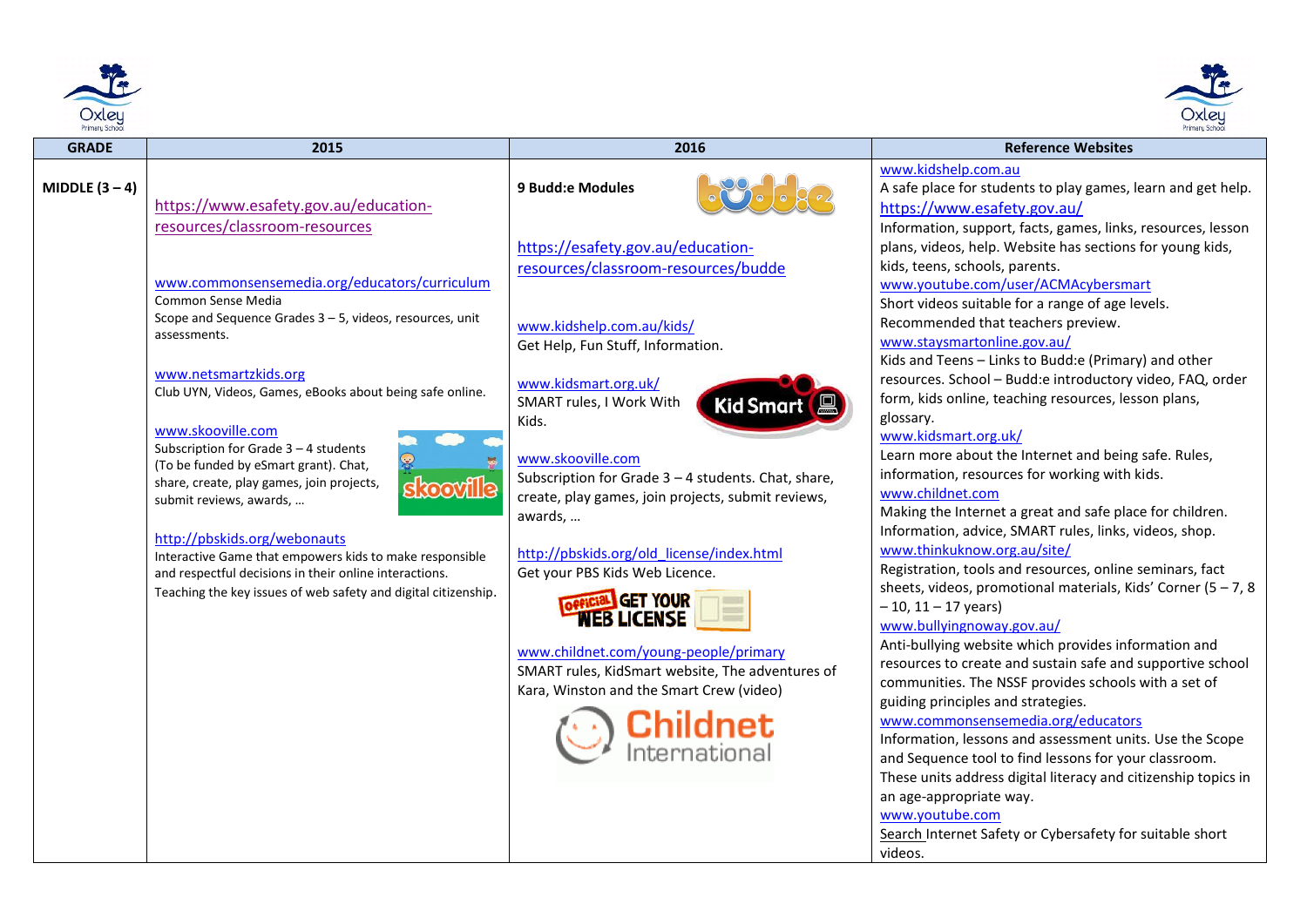